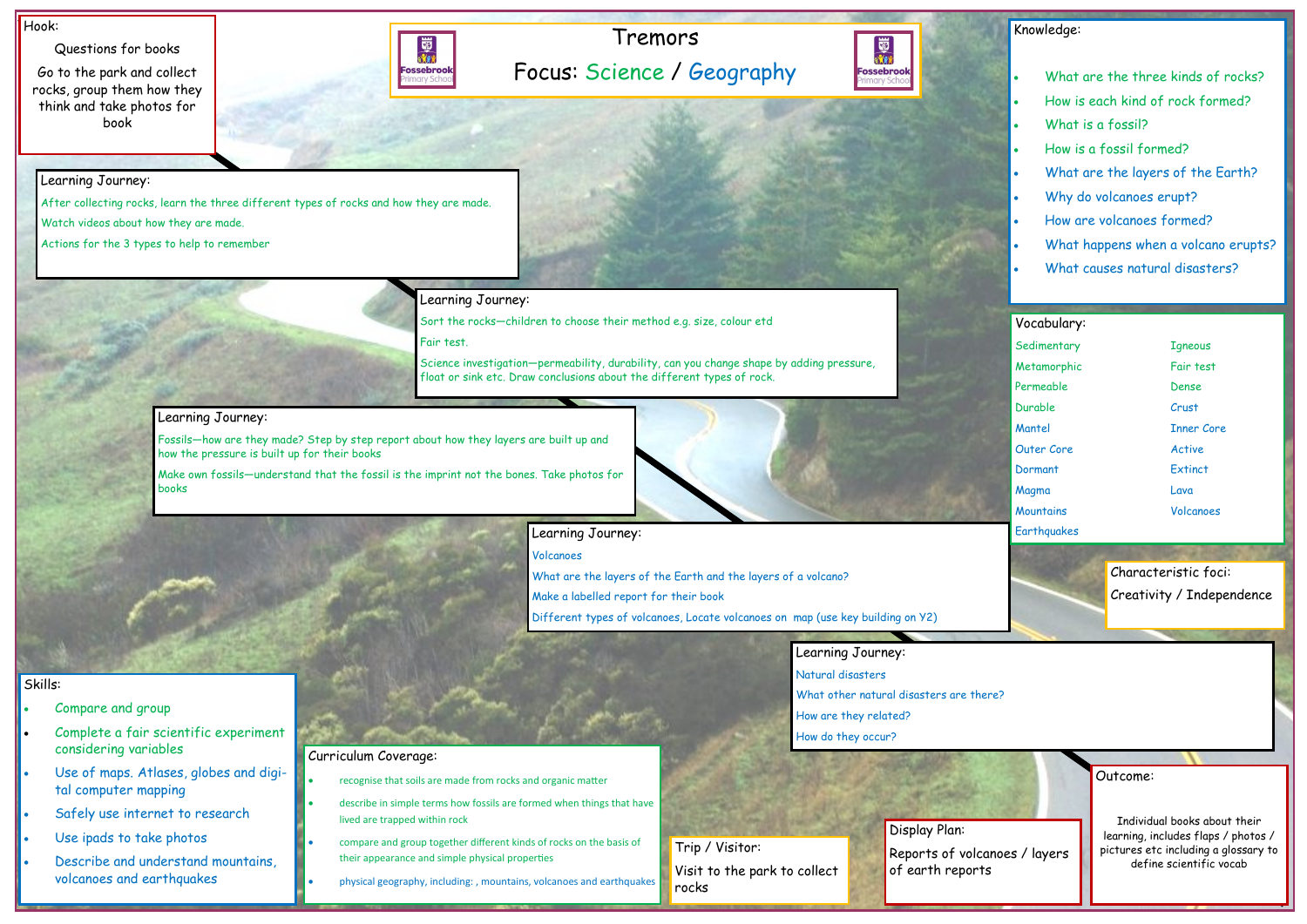

# Tremors Focus: Science / Geography



## What do they already know?

#### Year 1

- · Use a map and globe
- · What are the 7 different continents? (link to whole world exploration of tectonic plates)
- · What different materials are there?
- · Can you describe…?
- · Which materials are waterproof?
- · What materials can be found around the classroom/ school/ outside?

#### Year 2

- · What is a human feature?
- · What is a physical feature?
- · What is a map?
- · Why do we use a map?
- · What is a key? (linked to keys on volcano maps—active, dormant, extinct)
- · What are the 5 oceans called?
- · Where is each ocean located? (linked to oceans over tectonic plates leading to numerous natural disasters)
- · What is a material?
- · How many different materials can you name?

## Which resources will I need?

Recap prior learning from year 2 at the start of the topic Recap that learning and learning from each lesson at the start of the next lesson Mini quizzes / recap learning learnt so far on group posters or as a book exercise 'present how you want' choices

Actions for different types of rock formation'

Use of learning line on display

What do I need to know to be able to teach this?

Permission for park trip

- Zip lock bags for rock collecting
- Access to internet use of volcano website

Tough spot for volcano explosions (homework)

Equipment for experiment—pipets, bowls, paperclips, rock kit, results table

Plastic cups

Clay

Fossil imprints (e.g. dinosaur toy)

How will they remember it?

3 different types of rock—sedimentary, metamorphic, igneous (plus actions for how they are formed)

Effects of tectonic plates on natural disasters

Results of test